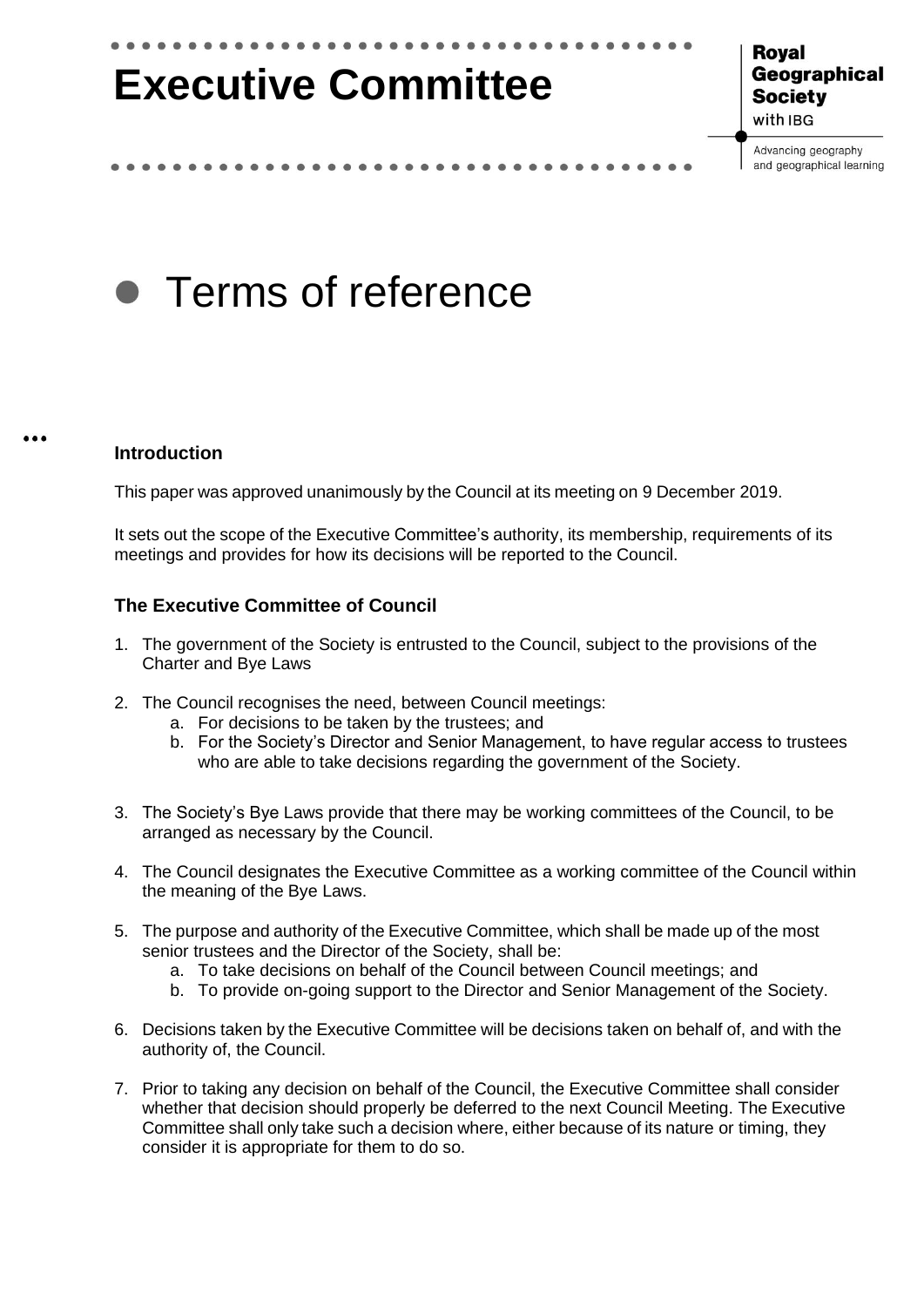#### **The membership of the Executive Committee**

- 8. The members of the Executive Committee shall be:
	- a. The President;
	- b. Each of the three Vice Presidents;
	- c. The Treasurer; and
	- d. The Director, subject to the provisions below that the Executive Committee may meet in the absence of the Director.
- 9. The Director, who is not a trustee of the Society, shall not be permitted to vote.
- 10. The Executive Committee may meet in the absence of the Director.
- 11. The Executive Committee may invite other persons, including members of the Society's Senior Management Team, to attend and participate in meetings (in whole or in part) but those persons shall not be permitted to vote.

#### **Meetings of the Executive Committee**

- 12. The Executive Committee will meet regularly in order to fulfil its role, including at least prior to each meeting of the Council, though the precise number, timing and format of such meetings will be at the discretion of the Executive Committee.
- 13. Any member of the Executive Committee may request that a meeting is held. Notice of such a meeting must be sent to all members and must be reasonable in the circumstances.
- 14. The Executive Committee may meet in the absence of the Director where the trustee members of the Executive Committee consider it appropriate to do so. In such a case notice of the meeting is not required to be given to the Director.
- 15. The quorum for a meeting will be three, including at least one of the President, the Treasurer or the Director.
- 16. The President shall chair meetings of the Executive Committee, or in the absence of the President, the longest serving trustee shall chair the meeting.
- 17. Meetings may be held, in whatever form the Executive Committee deem fit, including in person, by telephone and by email.
- 18. Decisions will be taken by majority vote. In the event of a tie, the President shall have the casting vote. In the event of a tie, and the absence of the President, the longest service trustee present shall have the casting vote.

#### **The recording and reporting of decisions taken by the Executive Committee**

- 19. The Executive Committee shall maintain a permanent record of its decisions.
- 20. The Executive Committee shall provide a report to the Council, at the next Council Meeting, setting out its activities and informing the Council of each of its decisions. That report may be made in writing or orally and shall be given by the President or another trustee nominated by the President.